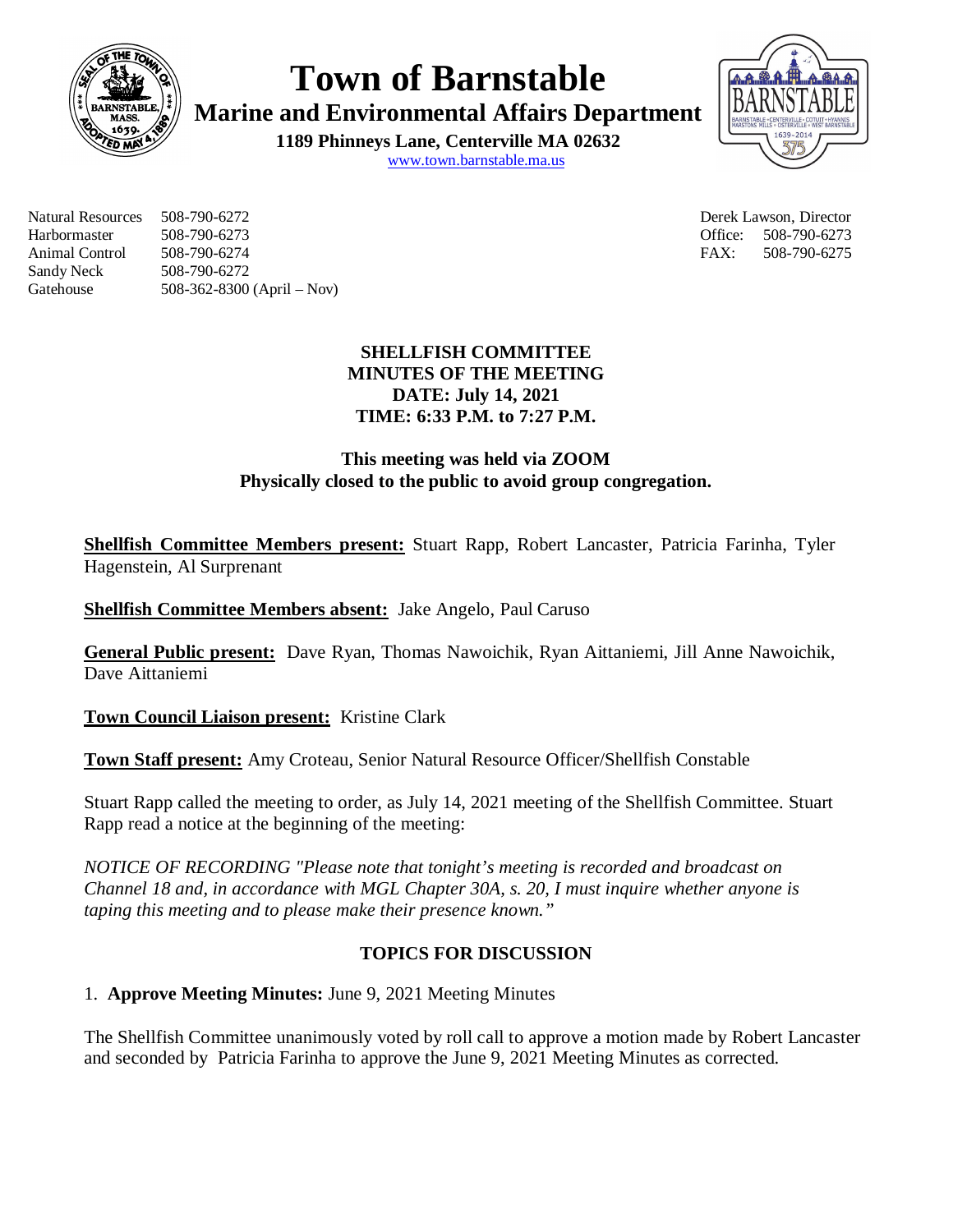### 2. **Chairman's Comments:**

Chairman Rapp informed the Committee that Bill Shumway did not renew his appointment and he thanked him for all of his hard work and dedication to the Committee and BARS he will be missed.

#### 3. **Natural Resources Report/Correspondence:**

Officer Croteau presented the following:

**A.** Recreational Shellfish Permits Sold to date:

There was a typo last month, Non Residents was 275 not 375

| <b>Corrected</b>       |                  |                  |
|------------------------|------------------|------------------|
| <b>Permit Type</b>     | <b>June 2020</b> | <b>July 2021</b> |
| Resident               | 941              | 1038             |
| <b>Senior Resident</b> | 564              | 760              |
| Non-Resident           | 189              | 275              |
| Seasonal               |                  | 23               |
| NR Veteran             | 29               | 26               |
| NR Senior Veteran      | 44               | 68               |
| <b>TOTALS</b>          | 1312             | 2190             |

| <b>Permit Type</b>     | <b>July 2020</b> | <b>July 2021</b> |
|------------------------|------------------|------------------|
| Resident               | 1061             | 1173             |
| <b>Senior Resident</b> | 713              | 854              |
| Non-Resident           | 215              | 289              |
| Seasonal               | 29               | 55               |
| NR Veteran             | 31               | 30               |
| NR Senior Veteran      | 51               | 89               |
| <b>TOTALS</b>          | 2100             | 2490             |

About 300 permits ahead from last season. Stuart Rapp inquired about the resources and how they are holding up to this many permits. Officer Croteau stated that although this is a considerably large number of permits sold, all of the permit holders are not harvesting their full limits every week.

Officer Croteau informed the Committee that a shellfish survey/study is being formulated, funded by the Barnstable County Cooperative Extension. The goal is to establish an economical value on recreational shellfishing State-wide. Essentially they are trying to establish a monetary value of the recreational shellfishery.

The data will be comparing a couple of years and is a State-wide study. Barnstable was selected due to our high number of recreational shellfish licenses sold and ability to collect this data easily using Mooring Info.

Councilor Clark asked if this study is looking to find out the multiplier effect (the purchases made to shellfish and the economic effect to our community). Office Croteau was unsure of that, but did believe that information is sought.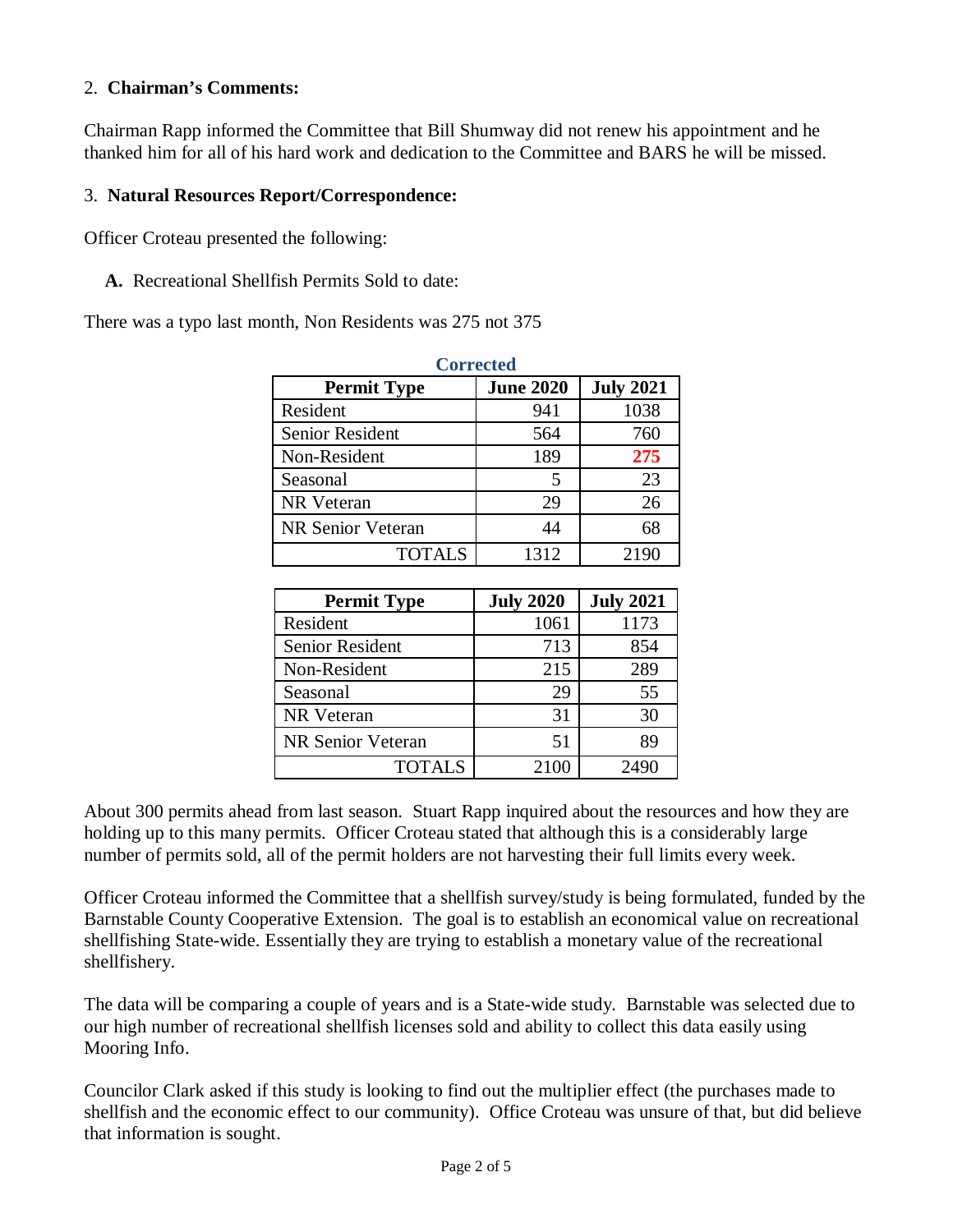Officer Croteau discussed the Mooring Area Closures and stated that defensibly there may be a way to show most boats in the mooring areas are day trippers and there is no overnight occupancy. The concept of providing the FDA with Pumpout Logs from the areas of Bridge Street and Cotuit could be offered. However, it is unknown if the FDA has even accepted the mooring area delineations that were submitted. More information will follow.

### 5. **New Business:**

A. Discussion of proposed regulation changes §407-12. Classes of permits and permit conditions.

Amy Croteau requested feedback from the Committee regarding the placement of wording in the regulations to address the heritability of Commercial Shellfish Permits. This topic will be revisited next month. All recreational permit regulation changes will be sent out as one package to the Town Attorney. Patricia Farinha stated the information going back and forth can get confusing. Al Surprenant stated that the same wording that is used in the Aquacultural License Regulations could be used for Commercial Shellfish Permits for heritability transfers.

B. Discussion of regulation changes §407-32. Harvest limit per boat.

Stuart Rapp requested this be on the next agenda. Wording should be sent to the Town Attorney.

### 6. **Upcoming (and Old) Renewal & Transfer Hearings**:

A. Hearing for aquaculture renewal of the aquaculture license #98-01 (site ng026) in Barnstable Harbor for David Ryan, 415 Sampson's Mill Road, Cotuit, MA 02635 for a period of 10 years. Public hearing to be held via Zoom, 08/12/2021 at 2:00PM.

This permit was originally issued in 1998 to David Ryan. After discussion, there was no objection from Natural Resources or from the Committee.

The Shellfish Committee unanimously voted by roll call to approve a motion made by Robert Lancaster and seconded by Patricia Farinha to recommend approval for the aquaculture renewal of the aquaculture license #98-01 (site ng026) in Barnstable Harbor for David Ryan, 415 Sampson's Mill Road, Cotuit, MA 02635 for a period of 10 years.

B. Hearing for aquaculture renewal of the aquaculture license #16-06 (site ng018) in Barnstable Harbor for Nathan Ryan, 415 Sampson's Mill Road, Cotuit, MA 02635 for a period of 10 years. Public hearing to be held via Zoom, 08/12/2021 at 2:15PM.

This is Nathan's first renewal; it will be for 10 years. After discussion, there was no objection from Natural Resources or from the Committee. Dave Ryan stated that there are 700 trays to date on the site. The plan is to continue to fill the trays with seed this season.

The Shellfish Committee unanimously voted by roll call to approve a motion made by Tyler Hagenstein and seconded by Robert Lancaster to recommend approval for the aquaculture license #16-06 (site ng018) in Barnstable Harbor for Nathan Ryan, 415 Sampson's Mill Road, Cotuit, MA 02635 for a period of 10 years.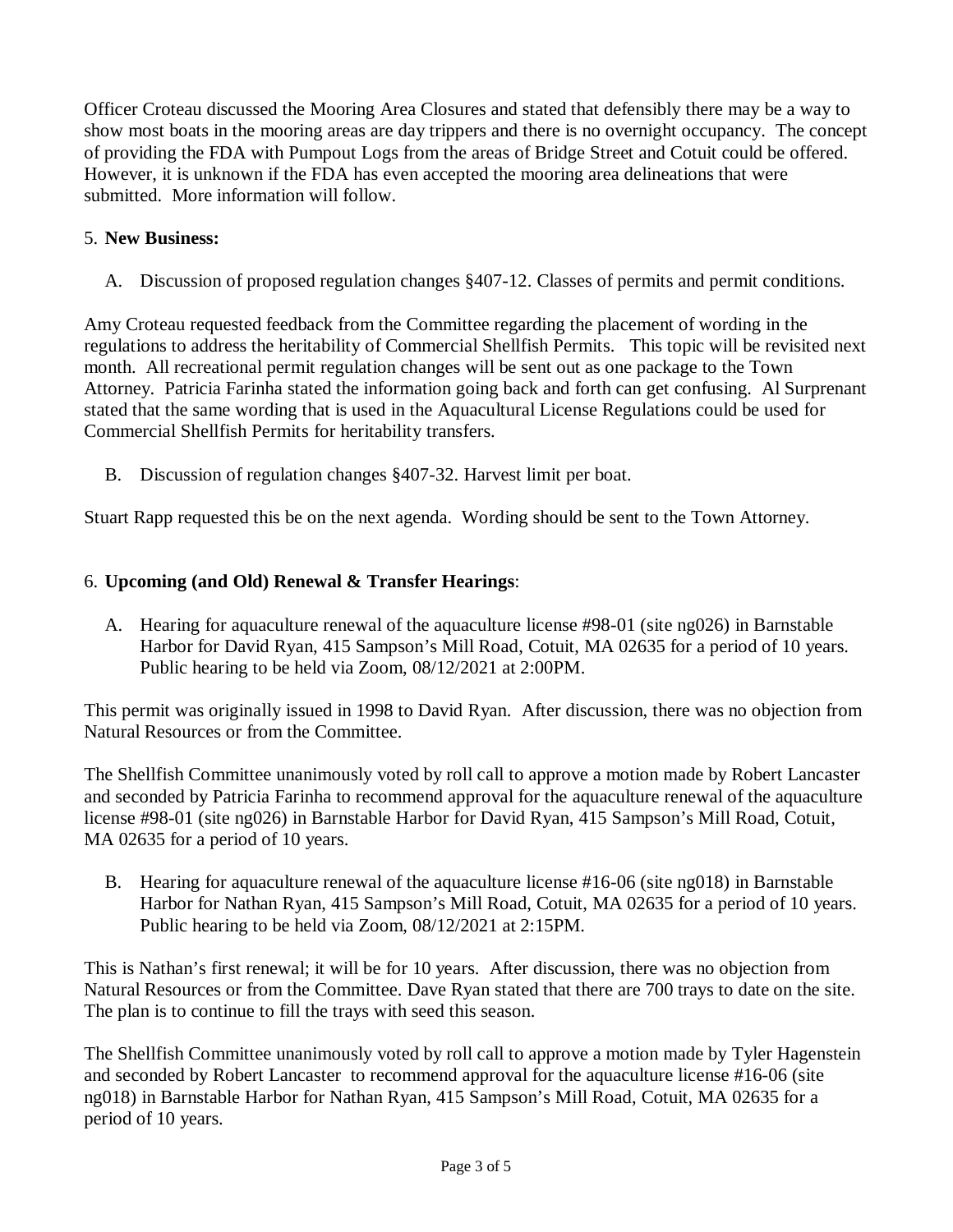C. Hearing for aquaculture renewal of the aquaculture license #16-08 (site sg005) in North Bay for Albert Surprenant, 262 Bridge Street, Osterville, MA 02665 for a period of 10 years. Public hearing to be held via Zoom, 08/12/2021 at 2:30PM.

This grant is for a flupsy that is used to raise seed purchased from Maine and Massachusetts. There are 32 units to grow seed. Today one-half million seed was transferred out to trays.

After discussion there was no objection from Natural Resources or from the Committee. Robert Lancaster questioned the location of this grant. It is located in North Bay, Osterville across from the Bay Street Landing.

Al Surprenant recused himself. This left the Committee without a quorum. Robert Lancaster made a motion and it was seconded by Patricia Farinha to recommend approval for aquaculture license #16-08 (site sg005) in North Bay for Albert Surprenant, 262 Bridge Street, Osterville, MA 02665 for a period of 10 years. Stuart Rapp and Patricia Farinha supported this motion.

D. Hearing for aquaculture transfer of the aquaculture license #95-02 (site ng 054) in Barnstable Harbor from John Nawoichik (deceased) to Thomas Nawoichik, 45 Mill Race Road, Marstons Mills, MA 02648 for a period of five years. Public hearing to be held via Zoom, 08/12/2021 at 2:45PM.

Thomas Nawoichik's plan is to evaluate and clean up the site, purchase seed to get the grant producing. Asked for 10 year permit, but as a transfer can initially only be permitted for five years.

Stuart Rapp recused himself due to being the fiduciary of John Nawoichik's Estate. Rapp turned the meeting over to Patricia Farinha. This left the Committee with no quorum. Robert Lancaster made a motion and seconded by Al Surprenant to recommend approval of aquaculture transfer of the aquaculture license #95-02 (site ng 054) in Barnstable Harbor from John Nawoichik (deceased) to Thomas Nawoichik, 45 Mill Race Road, Marstons Mills, MA 02648 for a period of five years. Tyler Hagenstein and Patricia Farinha support the transfer.

### 7. **Old Business:** None

# 8. **Matters not reasonably anticipated by the Chair:**

Councilor Kris Clark stated that Tyler Hagenstein and Jake Angelo are up for reappointment. Technically Tyler is appointed as a professionally trained member, since Paul Caruso is appointed under the same category, Councilor Clark suggested that Tyler's new appointment should be as Commercial Shellfish member.

Councilor Kris Clark offered to make the amendment with the Appointments Committee. All members agreed without objection.

Dave Aittaniemi who uses the Scudder Lane Ramp on a daily basis as he is employed by Aquaculturist, Mark Begley, opened a discussion of the Scudder Lane vegetation overgrowth along the road and feels that there is a public safety issue.

The Committee discussed this issue in depth. Councilor Kris Clark stated that back in April 2021 there was a meeting with herself, Natural Resource Officer Amy Croteau and Councilor Gordon Starr at